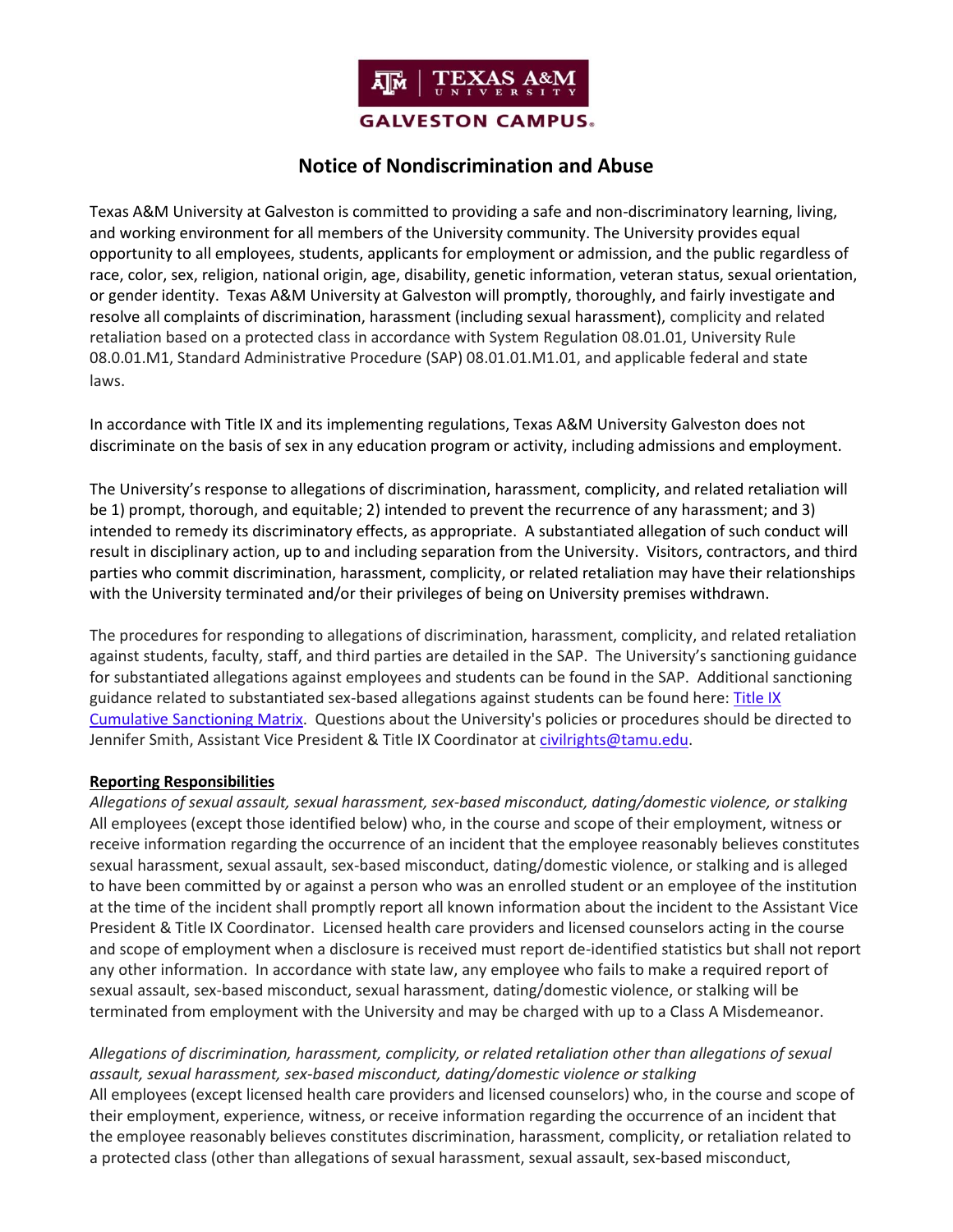dating/domestic violence or stalking) shall promptly report all known information about the incident to the Assistant Vice President & Title IX Coordinator or their supervisor. An employee's failure to report alleged or suspected discrimination may result in disciplinary action, including dismissal. The University will terminate an employee if, in accordance with its applicable disciplinary processes, the University determines that the employee knowingly failed to make a required report, or that the employee, with the intent to harm or deceive, knowingly made a report that is false. Licensed health care providers and licensed counselors do not report any information received in the course and scope of their employment related to discrimination, harassment, complicity, or retaliation related to a protected class (other than allegations of sexual harassment, sexual assault, sex-based misconduct, dating/domestic violence or stalking).

Students and non-affiliated members of the public are strongly encouraged, but not required, to report incidents. Confidential Resources (who report de-identified statistics only as required by law) are available to students and employees. Students may speak confidentially with licensed counselors at **TAMUG Student Counseling Services** by scheduling an appointment at (409) 740-4736. Employees may speak with personnel at the **Work/Life Solutions Program by GuidanceResources** confidentially by calling (866) 301-9623.

#### **Where to Report an Incident**

- **Designated Official:** The University has designated Jennifer Smith, Assistant Vice President and Title IX Coordinator to receive all reports of discrimination, harassment, complicity and retaliation related to a protected class or status. Protected classes or statuses include race, color, sex, gender identity, age, religion, disability, national origin, immigration status, citizenship status, sexual orientation, genetic information, or veteran status.
- To file a report with the University, please contact: **Ms. Jennifer M. Smith, TAMU Assistant Vice President and Title IX Coordinator**

Medical Sciences Library 202 Olsen Blvd., Suite 007 College Station, TX 77843 (979) 458-8407 [civilrights@tamu.edu](mailto:civilrights@tamu.edu)

You may also submit a report online at [titleix.tamu.edu/report.](http://trk.tamu.edu/trk/click?ref=ztotana6v_2-3aebrbu-30-65adx33be5x033443&) The Title IX website can be found at [titleix.tamu.edu.](http://trk.tamu.edu/trk/click?ref=ztotana6v_2-3aebrbu-30-65adx33be6x033443&)

- **Local Campus Contact (Allegations against Students):** For making inquiries regarding allegations of discrimination by students, you may contact: **Dr. Todd Sutherland, TAMUG Associate VP of Student Affairs** Seibel Student Services Center #101G, Galveston, TX 77554 (409) 740-4598 [titleixstudents@tamug.edu](mailto:titleixstudents@tamug.edu)
- **Local Campus Contact (Allegations against Employees and Third Parties):** For making inquiries regarding allegations of discrimination by employees and third parties, you may contact: **Mr. Jeff Boyer, TAMUG Executive Director of Human Resources** Aggie Special Events Center (Building #3035) Suite #115, Galveston, TX 77554, (409) 740-4503 [titleix@tamug.edu](mailto:titleix@tamug.edu)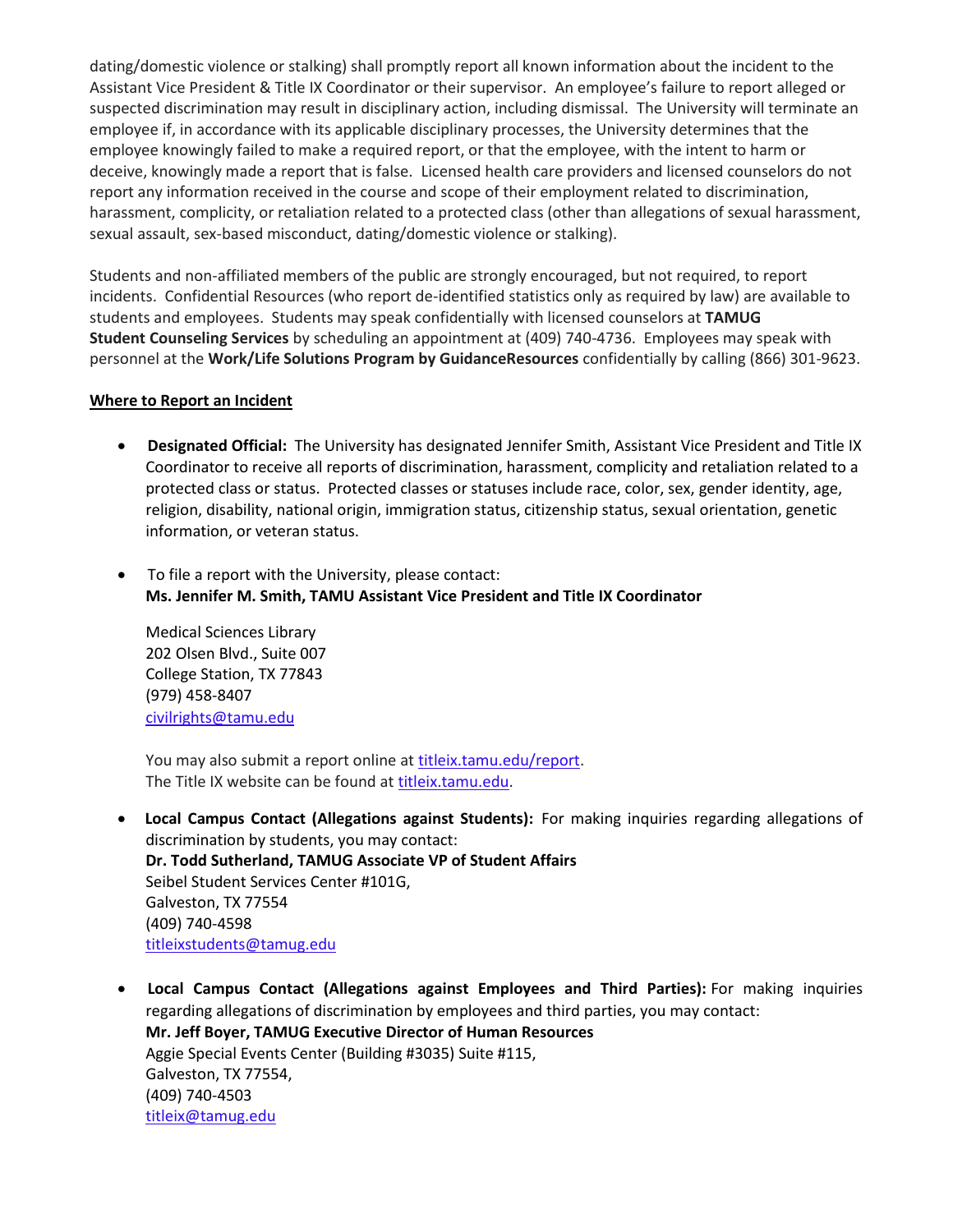- **The Section 504 and ADA Coordinator:** To request accommodations, or inquiring about discrimination based on disability, you may contact Jeff Boyer, TAMUG ADA Coordinator at (409) 740- 4503 or **[boyerj@tamug.edu.](mailto:boyerj@tamug.edu)** The office address is 200 Seawolf Parkway, Aggie Special Events Center (Building #3035) Suite 115, Galveston, TX 77554.
- **Texas A&M System Hotline (anonymous reporting option available):** The Risk, Fraud & Misconduct Hotline at (888) 501-3850 or [secure.ethicspoint.com/domain/media/en/gui/19681/index.html](https://secure.ethicspoint.com/domain/media/en/gui/19681/index.html)
- **Texas A&M University at Galveston CARE Team (anonymous reporting option available):** "Tell Somebody" online reporting at [tamug.edu/care/Tell\\_Somebody.html](http://www.tamug.edu/care/Tell_Somebody.html)

## **Reporting to Law Enforcement**

Anyone who has experienced or witnessed discrimination, harassment, complicity, or related retaliation has the option to file a criminal complaint with the appropriate local law enforcement agency. The Assistant Vice President & Title IX Coordinator can assist victims in making a report to law enforcement authorities. A complainant may also choose to decline to notify law enforcement.

A report to law enforcement, even to the University Police Department (UPD), is separate from a report to the University. An individual pursues administrative disciplinary remedies by reporting to the University and criminal remedies by reporting to law enforcement. Disciplinary and criminal remedies may be pursued separately or at the same time. An individual wishing to pursue disciplinary remedies and criminal remedies simultaneously should make a report to both the Assistant Vice President & Title IX Coordinator and to the appropriate law enforcement agency.

**For emergencies, call 9-1-1**. For non-emergencies, contact local law enforcement:

- Texas A&M University at Galveston Police Department (409) 740-4545
- Galveston Police Department (409) 765-3702
- Galveston County Sheriff's Office (409) 766-2300

#### **To Report Abuse or Neglect of Persons Age 65 or Older, Persons with Disabilities, or Minors**

State law requires all persons having cause to believe that a child's physical or mental health or welfare has been adversely affected by abuse or neglect to *immediately* make a report (even if the belief is premised upon incomplete or dated information) to any of the following:

- any local or state law enforcement agency;
- the Department of Family and Protective Services (DFPS); or
- the state agency that operates, licenses, certifies, or registers the facility in which the alleged abuse or neglect occurred; or the agency designated by the court to be responsible for the protection of children.

Further, all persons having cause to believe that an individual 65 years or older or a disabled person 18 years of age or older is being abused, neglected, or exploited are required to notify the DFPS at the Texas Abuse Hotline at (800) 252-5400 or [http://www.dfps.state.tx.us/Contact\\_Us/report\\_abuse.asp](http://www.dfps.state.tx.us/Contact_Us/report_abuse.asp)

#### **Reporting to Outside Agencies**

Individuals may file a complaint at any time with any local, state, or federal civil rights offices, including, but not limited to, the Equal Employment Opportunity Commission, the Texas Workforce Commission's Civil Rights Division, the U.S. Department of Education's Office of Civil Rights, and the U.S. Department of Justice.

Inquiries about the application of Title IX and its implementing regulations may be referred to the University's Assistant Vice President & Title IX Coordinator or the Office of Civil Rights' Assistant Secretary, or both.

#### **Amnesty and Immunities**

A person acting in good faith who: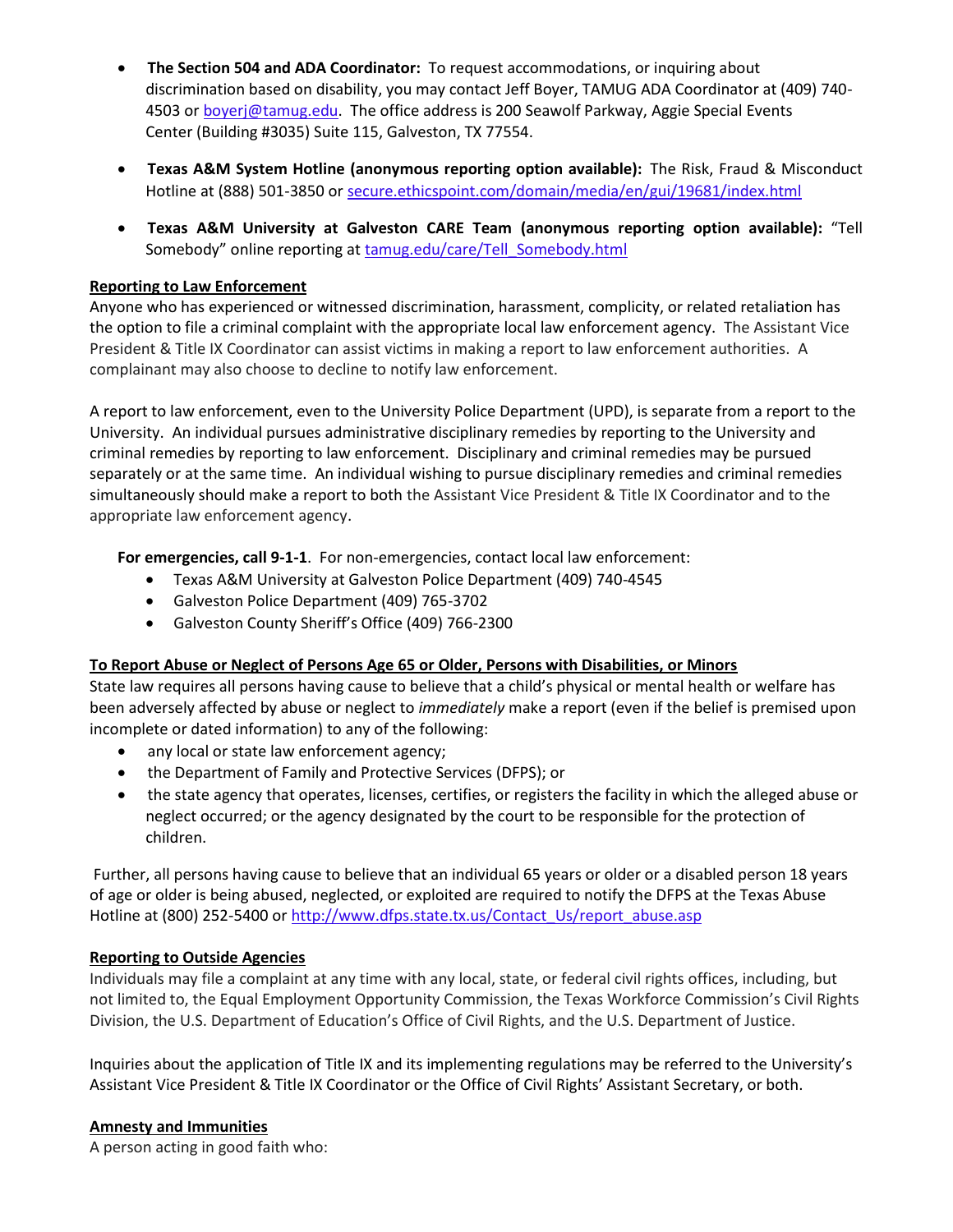- reports or assists in the investigation of a report of an incident of sexual harassment, sexual assault, dating violence or stalking;
- testifies or otherwise participates in a judicial proceeding arising from a report of sexual harassment, sexual assault, dating violence or stalking; or,
- participates in the University's investigation or resolution processes related to an allegation of sexual harassment, sexual assault, dating violence or stalking;

will not be subjected to any disciplinary action by the University where the person is enrolled or employed for any violations of the University's code of conduct reasonably related to the incident. Such amnesty shall not be given for violations of the University's code of conduct if the sanction for the violation is suspension or expulsion from the institution.

The University may however, investigate to determine whether a report of an incident of sexual harassment, sexual assault, dating/domestic violence, or stalking was made in good faith. The amnesty will not apply to a person who reports the student's own commission or complicity in the commission of sexual harassment, sexual assault, dating/domestic violence, or stalking.

## **Confidentiality**

The confidentiality of a complaint of sexual misconduct and all documents, correspondence, and information collected during an investigation will be maintained by the University on a need-to-know basis to the extent permitted by law.

### **Retaliation**

Students, faculty and staff are prohibited from retaliating against a person for (1) making a good faith report of a violation of Texas A&M System policies, university rules, student rules, and or/the law; or (2) participating in any proceeding related to the investigation or resolution of such report. Retaliation includes threatening, intimidating, harassing, coercing or any other conduct that would discourage a reasonable person from engaging in activity protected under this policy. Retaliation may be present even where there is a decision of "unsubstantiated," "insufficient information to substantiate," "not responsible" or "not guilty" on the allegations of discrimination, harassment, complicity, or related retaliation. Retaliation does not include good faith actions lawfully pursued in response to a report of discrimination, harassment, or related retaliation. Violation of an interim, remedial, or protective measure may be considered retaliation.

## **False Complaints and Materially Misleading Information**

Any person who knowingly files a false complaint of discrimination, harassment, or related retaliation, or provides materially misleading information regarding alleged discrimination or harassment is subject to disciplinary action, up to and including dismissal or separation from the University. A finding of "unsubstantiated" or "insufficient information to substantiate" does not imply that a complaint was false. Any employee who knowingly makes a false report will be terminated.

## **Rights, Resources, and Options for Sexual Harassment**

Sexual harassment is a form of sex discrimination. Unwelcome sexual advances, requests for sexual favors, and other verbal, nonverbal, or physical conduct of a sexual nature constitute sexual harassment when 1) an employee of the University conditions the provision of an aide, benefit, or service of the member on an individual's participation in the unwelcome sexual conduct; or 2) the conduct would be determined by a reasonable person to be so severe and pervasive and objectively offensive that it effectively denies a person equal access to the University's education program or activity; or (3) the conduct meets the definition of sexual assault, dating violence, domestic violence, or stalking based on sex. The University also prohibits sex-based misconduct, which is unwelcome conduct of a sexual nature that is severe, persistent, or pervasive enough to create a work, educational, or campus living environment that a reasonable person would consider intimidating, abusive, or offensive.